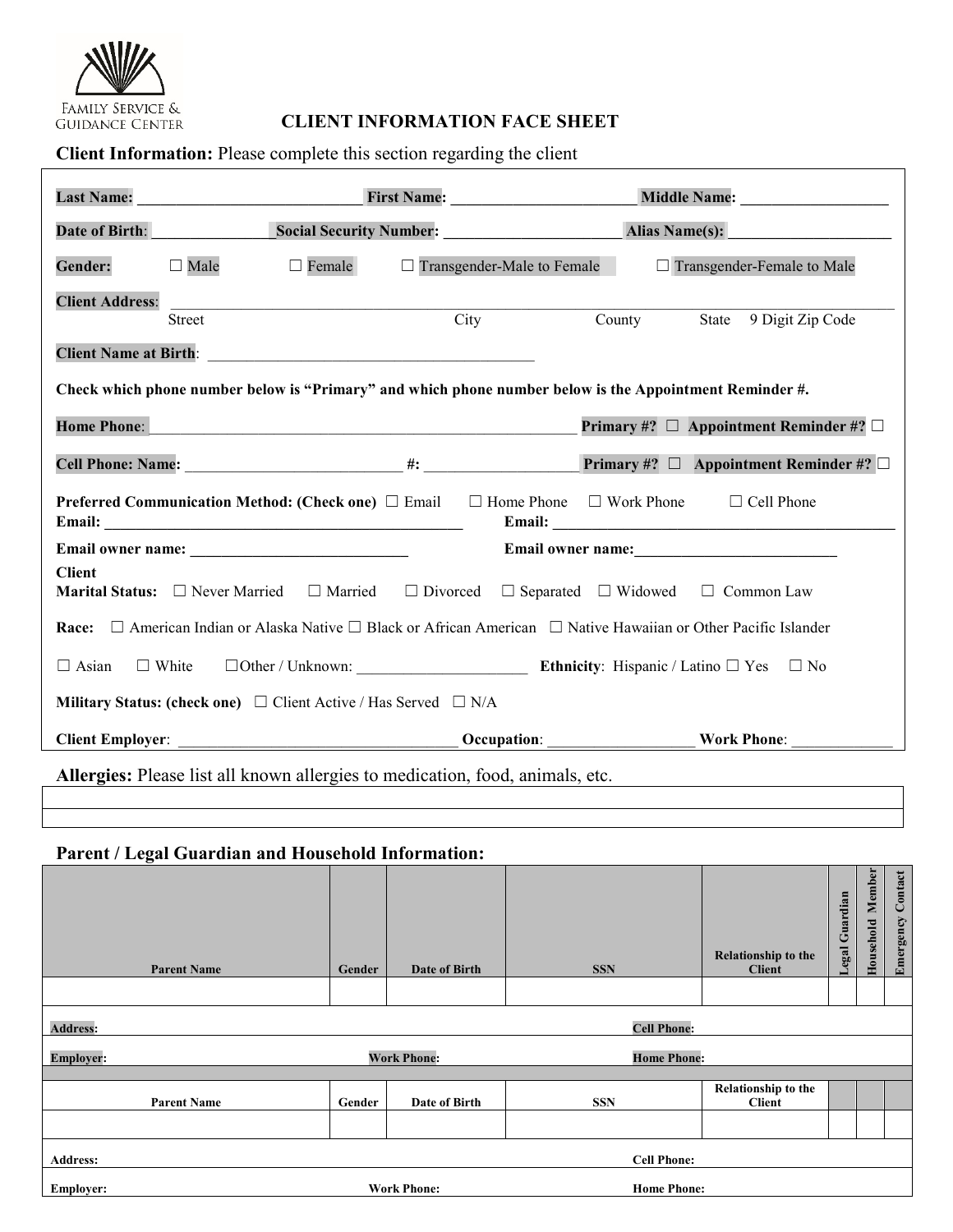|          | <b>Legal Guardian Name (If Not the Parent)</b>             | <b>Daytime Phone</b> | Relationship to the<br>Client        | <b>Household Member</b>                  | <b>Emergency Contact</b> |
|----------|------------------------------------------------------------|----------------------|--------------------------------------|------------------------------------------|--------------------------|
|          |                                                            |                      |                                      |                                          |                          |
| Address: |                                                            |                      | Employer:                            |                                          |                          |
|          | <b>Legal Guardian Name (If Not the Parent)</b>             | <b>Daytime Phone</b> | Relationship to the<br>Client        |                                          |                          |
| Address: |                                                            |                      | Employer:                            |                                          |                          |
|          | <b>Emergency Contact Person Not Living with the Client</b> | <b>Daytime Phone</b> | <b>Relationship to the Client</b>    |                                          |                          |
|          | <b>Other Household Members Name(s)</b>                     | Date of Birth        | Relationship to the<br><b>Client</b> | <b>FSGC</b><br><b>Current</b><br>Client? |                          |
|          |                                                            |                      |                                      |                                          |                          |
|          |                                                            |                      |                                      |                                          |                          |
|          |                                                            |                      |                                      |                                          |                          |
|          |                                                            |                      |                                      |                                          |                          |
|          |                                                            |                      |                                      |                                          |                          |
|          |                                                            |                      |                                      |                                          |                          |
|          |                                                            |                      |                                      |                                          |                          |

| This information is correct to the best of my knowledge |      |             |
|---------------------------------------------------------|------|-------------|
|                                                         | Date |             |
| <b>FSGC USE ONLY - MONTHLY HOUSEHOLD INCOME:</b>        |      |             |
|                                                         |      |             |
|                                                         |      |             |
|                                                         |      |             |
|                                                         |      |             |
|                                                         |      |             |
| Number supported by this Income:                        |      | $\sim$      |
| <b>Sliding Fee Scale Percentage:</b>                    |      | $\sim$      |
|                                                         |      | $\mathbf S$ |
|                                                         |      |             |

**Adm.fs.revised.0511.0811.0312.0913.0117.0221.0222**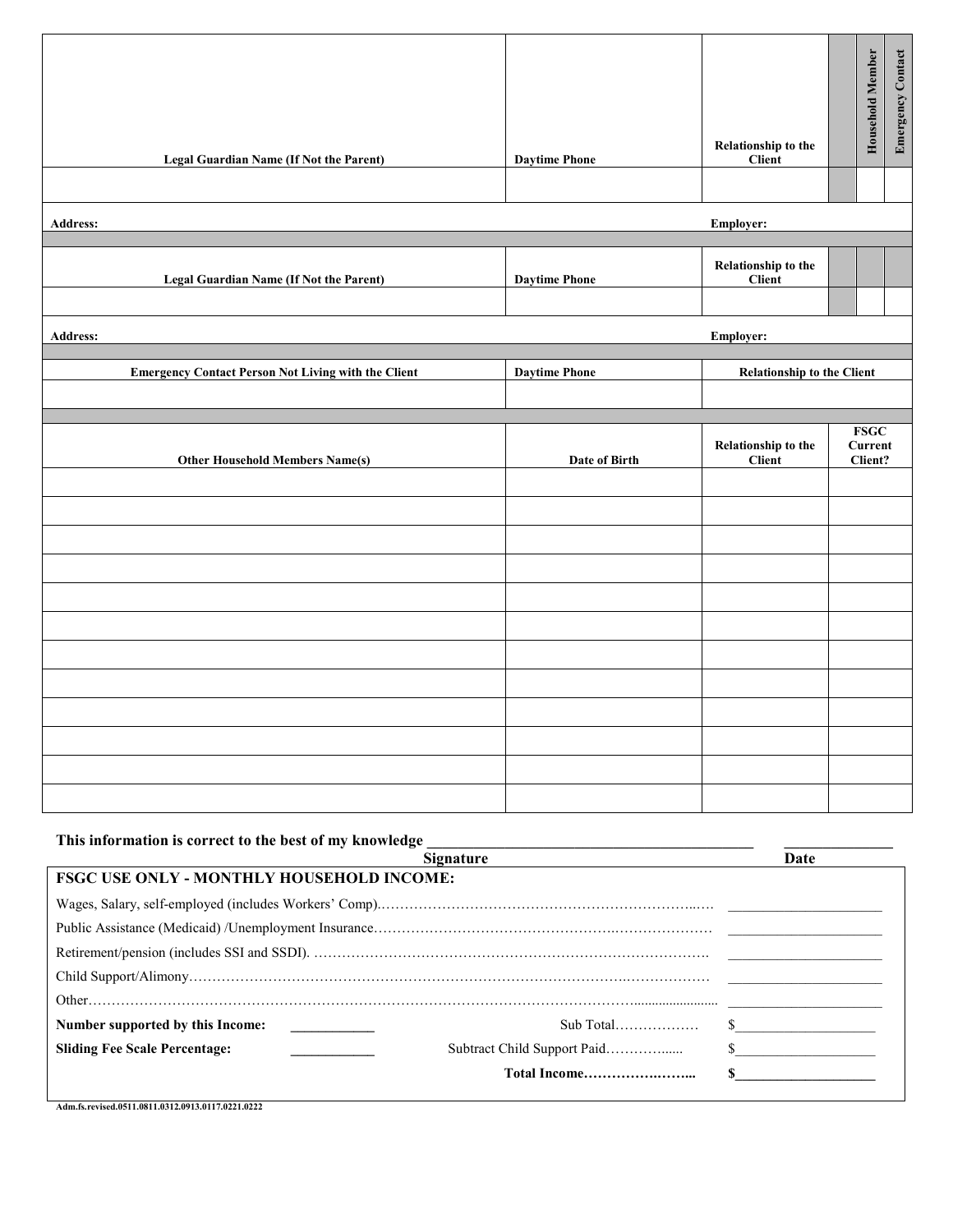

## **CLIENT ADMISSION INFORMATION - Child / Adolescent**

**CLIENT'S HIGHEST LEVEL OF EDUCATION ACHIEVED** 

| (Please select $(X)$ one) |                       |    |    |                                                 |  |
|---------------------------|-----------------------|----|----|-------------------------------------------------|--|
| 10                        | <b>None</b>           | 24 |    | <b>High School Graduate (Not GED)</b>           |  |
| 11                        | Preschool             | 25 |    | <b>One Year of College</b>                      |  |
| 12                        | Kindergarten          | 26 |    | <b>Two Years of College (Inc. Assoc Degree)</b> |  |
| 13                        | <b>First Grade</b>    | 27 |    | <b>Three Years of College</b>                   |  |
| 14                        | <b>Second Grade</b>   | 28 |    | <b>Bachelor Degree</b>                          |  |
| 15                        | <b>Third Grade</b>    | 29 |    | <b>Graduate Work (No Degree)</b>                |  |
| 16                        | <b>Fourth Grade</b>   | 30 |    | <b>Master's Degree</b>                          |  |
| 17                        | <b>Fifth Grade</b>    | 31 |    | <b>Doctorate Degree</b>                         |  |
| 18                        | <b>Sixth Grade</b>    | 32 |    | <b>Special Education Un-graded Class</b>        |  |
| 19                        | <b>Seventh Grade</b>  | 33 |    | <b>General Education Degree (GED)</b>           |  |
| 20                        | <b>Eighth Grade</b>   | 34 |    | <b>Vocational Training Beyond High School</b>   |  |
| 21                        | <b>Ninth Grade</b>    | 35 |    | <b>Unknown</b>                                  |  |
| 22                        | <b>Tenth Grade</b>    |    | 36 | <b>Four Years of College (No Degree)</b>        |  |
| 23                        | <b>Eleventh Grade</b> | 37 |    | MD                                              |  |
|                           |                       | 38 |    | <b>JD</b> (Attorney)                            |  |

#### **EDUCATIONAL PLACEMENT**

(Please select (X) current educational placement)

|                | Not applicable (not listed below)                                     |  | 13 | Not in school (GED)                                                                                                         |
|----------------|-----------------------------------------------------------------------|--|----|-----------------------------------------------------------------------------------------------------------------------------|
| $\overline{2}$ | Institutional instruction: e.g. psych. Hospital,<br>detention         |  | 14 | Not in school (expelled)                                                                                                    |
| 3              | <b>Residential School</b>                                             |  | 15 | Not in school (drop-out)                                                                                                    |
| $\overline{4}$ | Home-based instruction from school district                           |  | 16 | Preschool                                                                                                                   |
| 6              | <b>Special Ed. Classroom</b>                                          |  | 17 | Other                                                                                                                       |
|                | Regular classroom with Special Ed. Services or<br><b>Consultation</b> |  | 18 | <b>Alternative Education placement with Intensive</b><br>Psychosocial                                                       |
| 9              | Regular classroom (100% of the day, no Special Ed.)                   |  | 19 | <b>Not in School – Summer Break</b>                                                                                         |
| 10             | Home Schooling not provided by the school district                    |  | 20 | <b>Therapeutic Services for Preschool Children</b>                                                                          |
| 11             | Not in school (suspended)                                             |  | 21 | <b>Enrolled in Post Secondary Education (Technical</b><br>School, College, Professional Development such as<br>Cosmetology) |
| 12             | Not in school (graduated)                                             |  |    |                                                                                                                             |

# Name of school attending: **with a set of school** attending:

**SUPPLEMENTAL DETERMINATION BENFITS** (SSI or SSDI) (Please Check One)

| 1. Not Applicable;                                     | 2. Eligible and Receiving Payments;                                |
|--------------------------------------------------------|--------------------------------------------------------------------|
| 3. Eligible but not Receiving Payments;                | 4. Potentially Eligible (Case not yet Submitted for Determination) |
| 5. Determined to be Ineligible by Review and Decision. | 6. Determination Decision on Appeal                                |